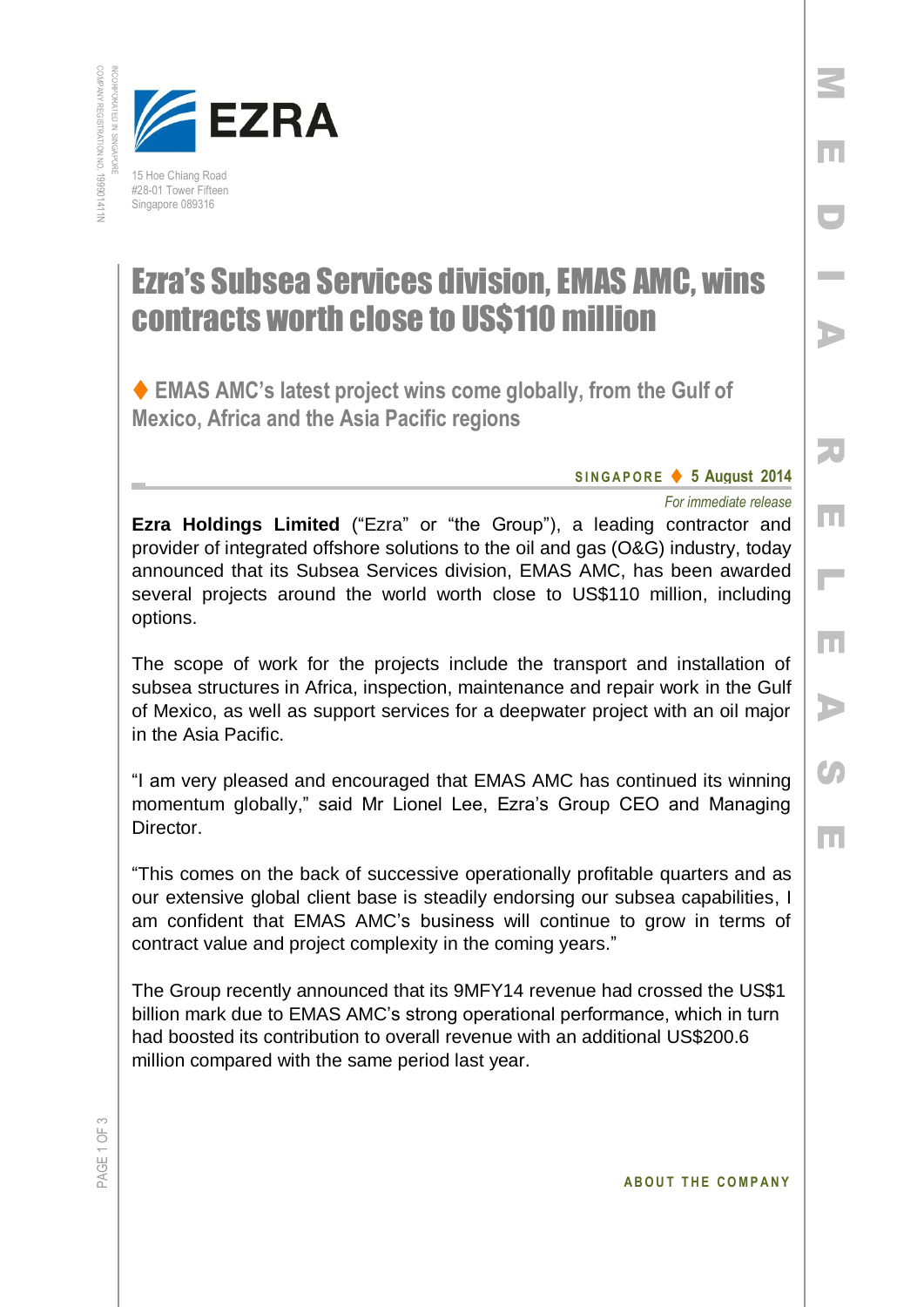

15 Hoe Chiang Road #28-01 Tower Fifteen Singapore 089316

## **www.emas.com ♦ SGX mainboard listing: December 2005**

M

E

D

**Inches** 

A

R

E

L

E

A

**C** 

E

EMAS – a leading global contracting group providing offshore/subsea construction, marine, production and well intervention services – is Ezra's operating brand. With offices across five continents, it delivers best-value solutions to the oil and gas (O&G) industry by combining its global footprint and proven engineering skills with a diverse offering of premium assets and services designed to fully meet clients' needs.

Operating in unison, Ezra's core divisions are able to execute a full spectrum of seabed-tosurface engineering, construction, marine and production services anywhere in the world.

EMAS AMC is a global EPCIC service provider of comprehensive subsea-to-surface solutions for the offshore oil and gas industry, especially in the SURF and Subsea Tie-Back sector. Primary business offerings include subsea installation of rigid and flexible pipelines, platforms, umbilical and power cables, FPSO/floater and mooring installations.

EMAS Energy provides well intervention and drilling services both onshore and offshore, offering fully integrated solutions that combine its marine assets with state-of-the-art intervention equipment and services.

EMAS Marine manages and operates a young, versatile fleet of advanced offshore support vessels, offering an extensive range of maritime services that cater to the client's needs throughout a field's life cycle.

EMAS Production, under approximately 45.7%-owned EOC Limited, owns and operates cuttingedge FPSO (floating production, storage and offloading) facilities, offering services that support the post-exploration needs of offshore fields, such as FPSO conversion management.

TRIYARDS is fast becoming an acknowledged leader in developing advanced and customised solutions for world-class vessels. By focusing on sophisticated platforms and equipment that can tackle even the most complex offshore projects, it has already established itself as a front runner in the fabrication of SEUs (self-elevating, mobile offshore units). TRIYARDS provides its integrated engineering, ship construction and fabrication services out of three yard facilities located in Vietnam and the US.